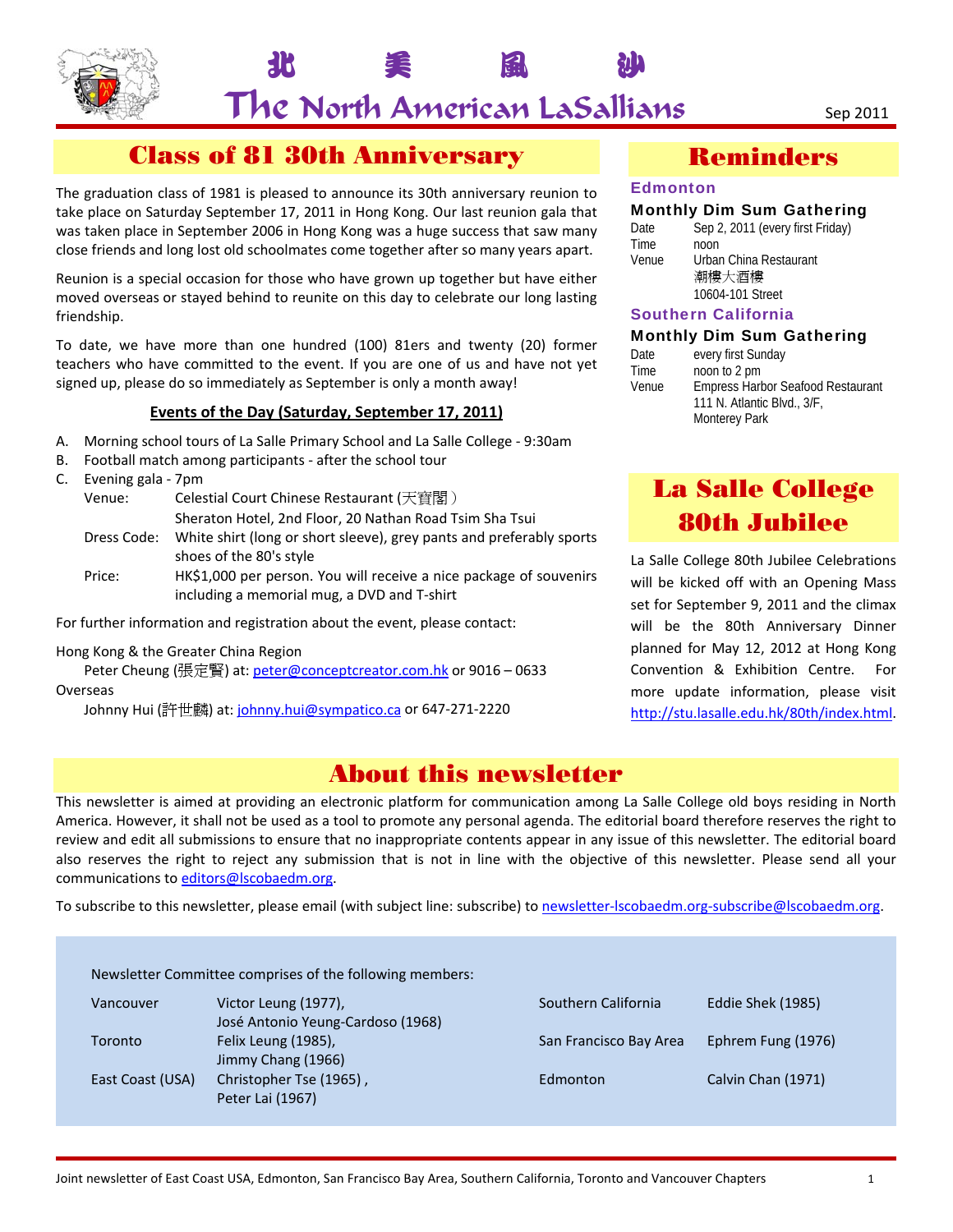

The North American LaSallians Sep 2011

北 美 風 沙

# Class of 61 Golden Anniversary

The Class of 1961 will be celebrating their Golden Anniversary 5‐19 November 2011 in Hong Kong.

An organizing committee, "the LSCOB61 Committee", has been formed to plan for a programme of festive activities marking this momentous occasion for the 1961 Form 5 LSC graduates. The committee is chaired by Mr. Joe Y.K. Chiu, with Mr. James K.C. Ho as secretary, and is comprised of local and overseas members.

While the details are being worked out, the programme consists of reunion dinners, school and local visits, and sightseeing trips and cruises.

A website has been created by our classmate, Francis Siu, for this reunion: http://www.lscob61.com/. In this site are the latest developments of the reunion programme, the 61ers class list, class photos, updates of 61ers after leaving LSC, and nostalgic materials such as pictures of the then LSC campuses, world and entertainment events in 1961, and bios of our esteemed teachers and Brothers.

While the committee has a list of 61ers, there are still many whose whereabouts are not known to the committee. All 61ers, and those who attended (since 1954‐55 in P5) and left LSC but would have graduated in 1961, are cordially invited to participate in this Golden Anniversary event. Those 61ers not already on the mailing list are invited to join up by contacting the committee at reunion@lscob61.com. If you know of any LSC 61ers who may not be aware of this event, it will be appreciated if you can pass the word along to them.

## **The LSCOB61 Committee for the Golden Anniversary Reunion**

# Class of 71 40th Anniversary

An organizing committee has been formed to organize festive activities to mark the momentous occasion for the Class of 1971. Planned activities include:

- campus tour to La Salle College and La Salle Primary School,
- a reunion dinner at the Kowloon Tong Club (九龍塘會),
- a 2‐day‐1‐night trip with family members to Huizhou (惠州), and
- a 3 hours hiking to the Violet Hill Trail (紫羅蘭山徑) followed by a dinner in Stanley area.

The committee is headed by Dr. Robert Yuen Kar-ngai, and contacting email for this event is 71lasallians@gmail.com. All '71 Lasallians - those 1971 LSC F.5 graduates / logical LSC 1971 F.5 graduates (for example 1960 LSPC P.1, left LSPC/LSC for studying aboard before completing F.5 in 1971, 1973 LSC F.7 graduates etc.), are cordially invited to participate the above activities with their family members.

'71 Lasallians on the mailing list have been notified and invited to join up via circular email. If you know of any '71 Lasallians who may not be aware of this event, it would be appreciated if you can pass this message to them.

# **Class Reunion Notice**

All are welcome to post class reunion notices in this newsletter. Each notice will be posted until the reunion event is over. Please send your notice and subsequent changes, if any, to editors@lscobaedm.org. The Editorial Board of this Newsletter reserves the right to edit submissions to ensure quality and the right to make final decisions whether to publish any notice or not to protect the integrity of this Newsletter.

**Editors**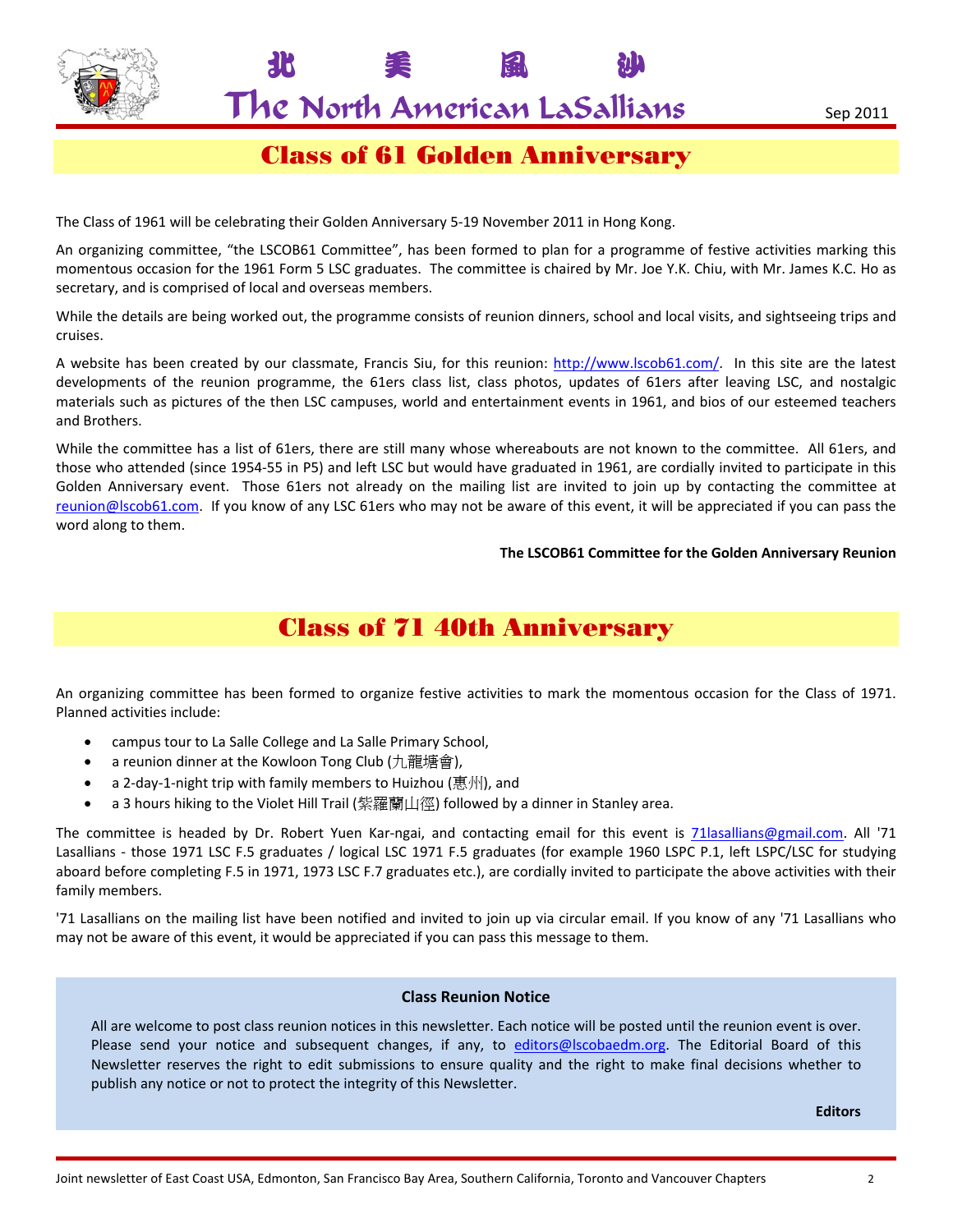

**Toronto** 

The North American LaSallians  $_{\rm Sep\,2011}$ 

北 美 風 沙

# Chapter News

#### **Joint Schools Alumni Soccer Tournament 2011**

#### **Kevin Kwok (88)**



**Championship Team: LSCOBA L‐R Kevin Kwok (88), Philip Wong (67), Robin Siu (2000)**





Above all, we would like to thank our directors and advisors Peter Chan, Paul Wong, Philip Wong, Peter Lau, David Sin and Raphael 1st runner up: St Joseph College HK 2nd runner up: Joint Salesian School 3rd runner up: Ramondi College



**Best Sportsmanship Award: Ramondi College**





Ng coming to support us and we were proud to have our chapter V.P, Philip Wong (67) and our soccer team honourary manager, Peter Lau (70) as the guests of honour for prize presentation. Again! The watermelon donated by Peter Lau really saved our day to beat the wave of red hot sun. All participating alumni teamed up to consume 8 giant size watermelons.

We managed to recruit a number of new members and the tournament was their first debut for our soccer team as well. They include Ken Hon (73), Simon Lo (81), Clifford Choi (87), Louis Wong (91), Ken Lo (96), Wai Hon Man (98).

Besides 6 tournament games, we arranged 1 exhibition game for the players 50+ years of age between HK Chinese University Alumni vs Joint School teams and it ended up as (CUHK Alumni+ LSCOBA) vs (Salesian + Ramondi) and more than 30 players participated in this 40 minutes game.

Back to our team, all our players had assigned sufficient playing time and credit should be given to our talented players Paulus Choi (79), Simon Lo (81), John Lam (98) Joe Lam (99), Robin Siu (00) and Donald Siu (04) who controlled the rhythm of the game and widened the gap by 4‐0 in the first 20 minutes of the 1st game. That's the reason we could rotate all 30+ players in the first game with ease.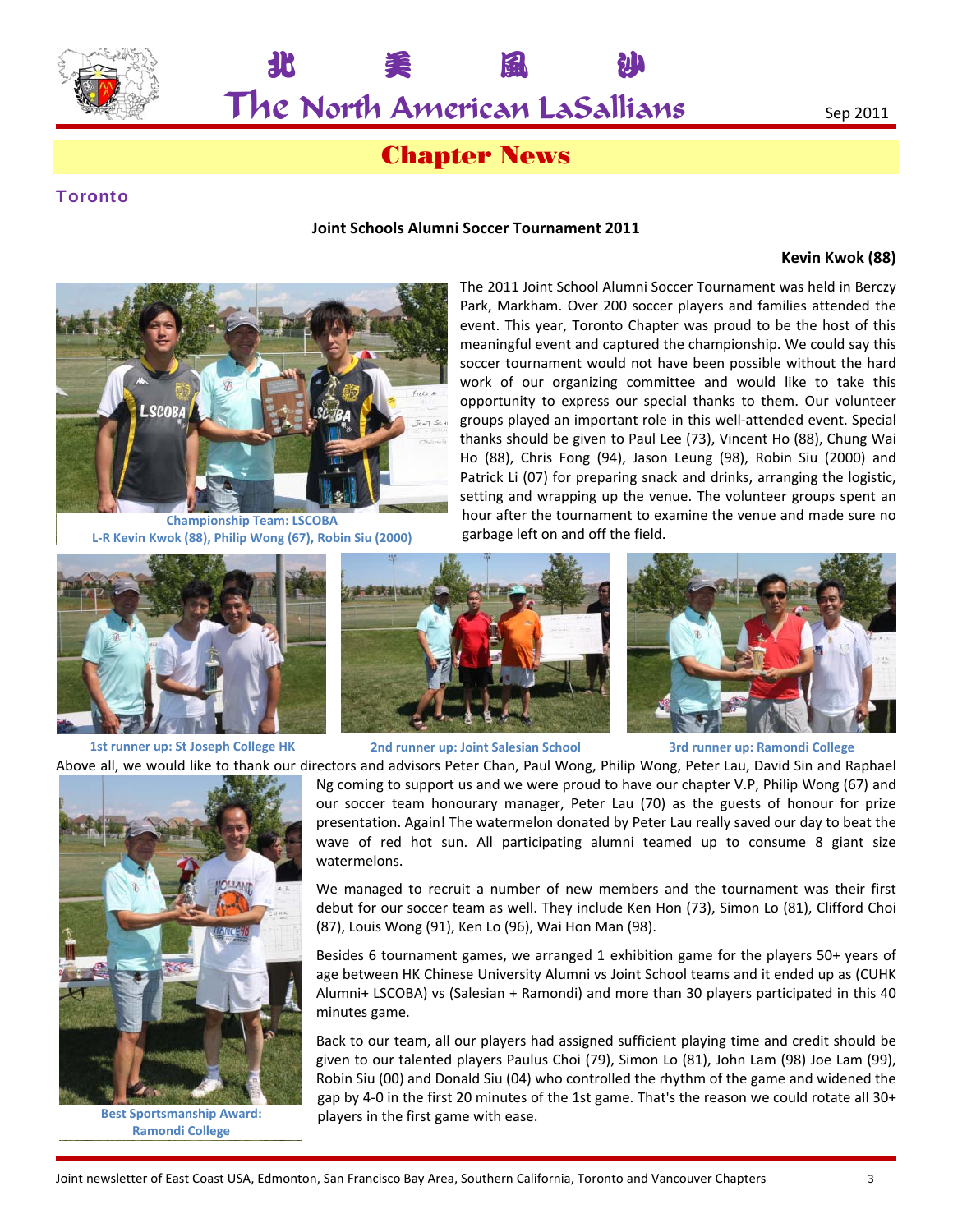

**SJCHK** 

 $3:1$ 

 $0:6$ 

 $3:2$ 

# 北 The North American LaSallians

Last but not the least, I would like to report the final ranking of the tournament:

# Sep 2011

|               |            | Champion:      |                 |                           | La Salle College (LSC)                                        |                        |  |
|---------------|------------|----------------|-----------------|---------------------------|---------------------------------------------------------------|------------------------|--|
|               |            |                | 1st runners up: |                           | St Joseph College, HK (SJCHK)<br>Joint Salesian Schools (JSS) |                        |  |
|               |            |                | 2nd runner up:  |                           |                                                               |                        |  |
|               |            | 3rd runner up: |                 |                           | Ramondi College (RC)                                          |                        |  |
|               |            |                |                 | Best Sportsmanship award: | Ramondi College                                               |                        |  |
| Game Results: |            |                |                 |                           |                                                               |                        |  |
|               | <b>JSS</b> | <b>LSC</b>     | <b>RC</b>       | <b>SJCHK</b>              |                                                               | <b>Exhibition Game</b> |  |
| <b>JSS</b>    |            | 0:1            | 3:1             | 1:3                       | <b>Joint LSCOBA</b><br>and CUHK                               | <b>Joint Salesian</b>  |  |
| <b>LSC</b>    | 1:0        |                | 4:0             | 6:0                       | Alumni                                                        | and Ramondi            |  |
| <b>RC</b>     | 1:3        | 0:4            |                 | 2:3                       | 2                                                             | 1                      |  |



Vincent Ho (88)! Where're the other 7 watermelons?



**LSCOBA Team Photo** 

**LSCOBA Team Photo** 



**Joint Soccer Team LSCOBA + Chinese University HK Almuni** 



Ben Choy, SJCHK Soccer Team Captain, Peter Lau (70), LSCOBA Soccer Team Honourary manager



Philip Wong (67), VP of LSOBA Toronto Chapter, Philip Chan, VP of Chinese University HK alumni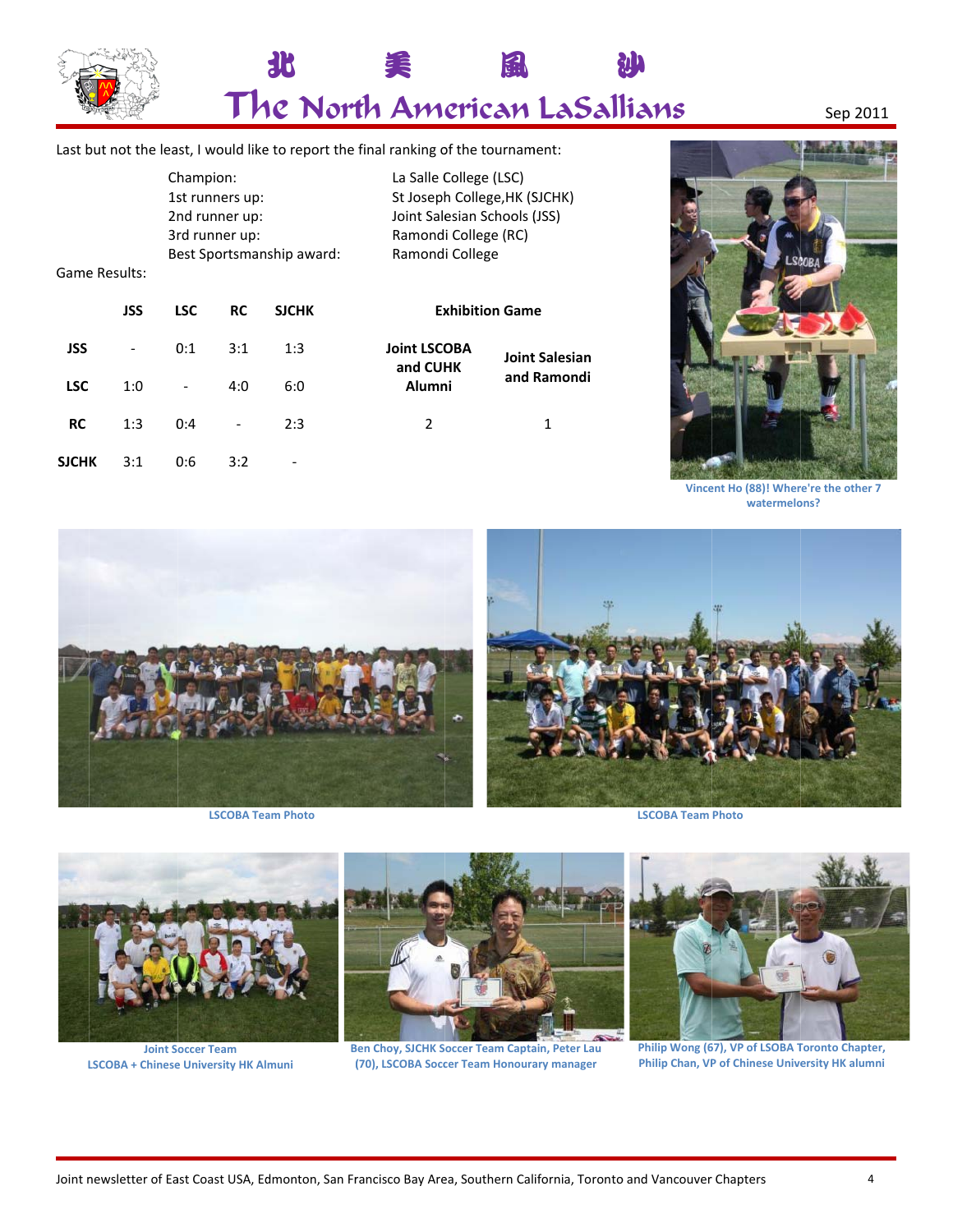

# The North American LaSallians

# Elected Officers for 2011 - 2013 Term (This article reappears to correct misprint in last issue)

## Jimmy Chang (1966)

The following officers were elected at a directors meeting held on May 30, 2011 for the 2011 - 2013 term:

北

| President         | Jimmy Chang (66)    |
|-------------------|---------------------|
| Vice President    | Danny Au Yeung (67) |
| Vice President    | Philip Wong (67)    |
| Secretary         | Chris Fong (94)     |
| Treasurer         | Francis Yeung (71)  |
| Newsletter Editor | Felix Leung (85)    |
| Sports Captain    | Kevin Kwok (88)     |
| Webmaster         | Philip Wong (67)    |
|                   | Kevin Kwok (88)     |
|                   |                     |

The other directors for the 2011 - 2013 term remain as:

Peter Chan (72) Albert Ho (54) Peter Lau (70) Angelo Lee (64) Tony Pomeroy (73) Paul Wong (73) John Yeung (73) Michael Yuen (74)



Back Row (L-R): Kevin Kwok (88), Angelo Lee (64), John Yeung (73), Tony Pomeroy (73), Felix Leung (85), Treasurer Francis Yeung (71) Middle Row (L-R): Chris Fong (94), 2nd V.P. Philip Wong (67), 1st V.P. Danny Au Yeung (67), Peter Chan (2), Paul Wong (73), Michael Yuen (74) Albert Ho (53) Front Row (L-R): President Jimmy Chang (66), Honorary President Peter K.P. Leung (52)

In addition, Peter K.P. Leung (52) remains as Honorary President and K. B. Ng (76) remains as Honorary Legal Advisor

# **Edmonton**



Joint newsletter of East Coast USA, Edmonton, San Francisco Bay Area, Southern California, Toronto and Vancouver Chapters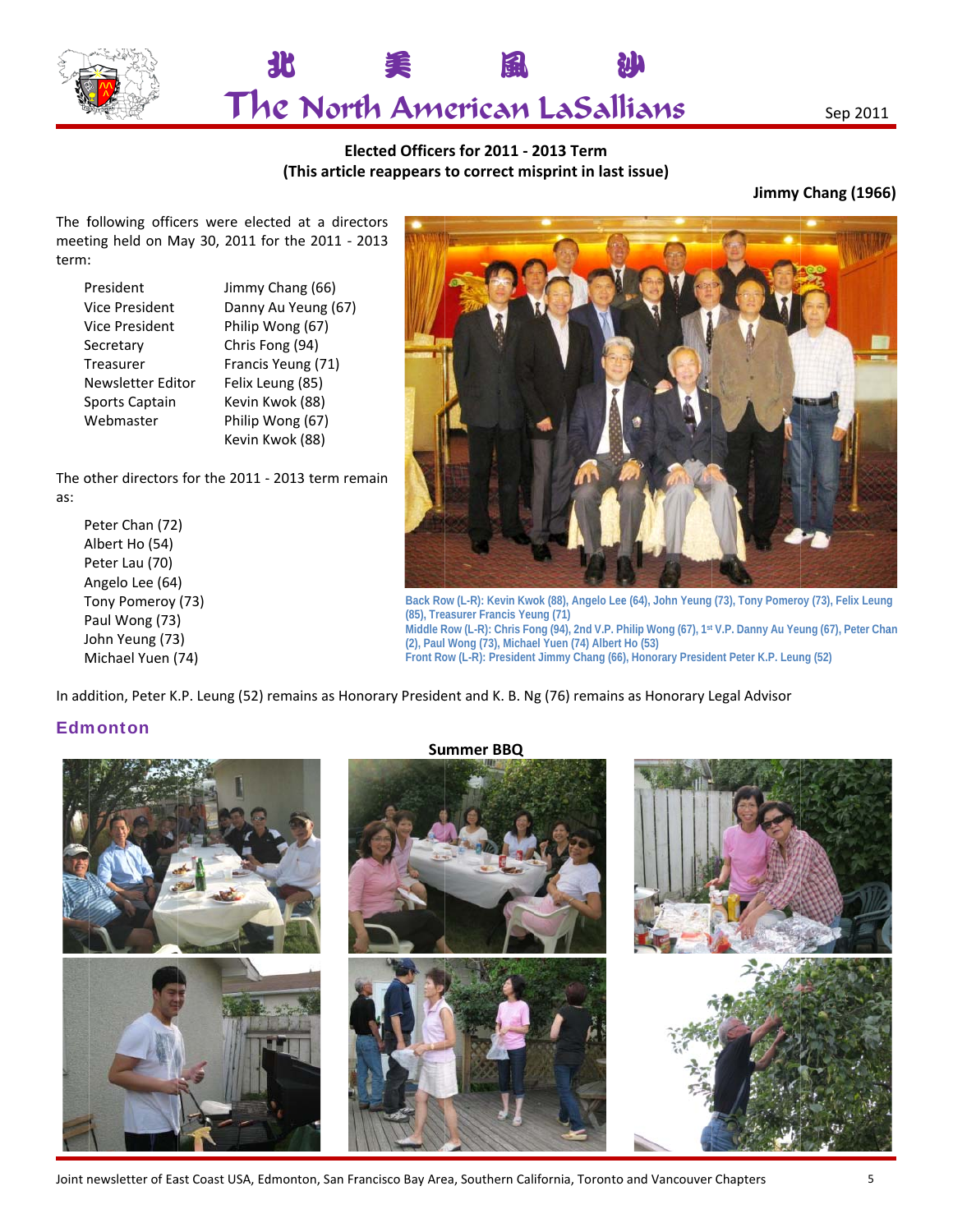

Sep 2011

# **Hong Kong**

# **Result of LSCOBA Committee 2011-2012 Election**

The North American LaSallians

The election of the new LSCOBA committee was held successfully at the AGM on 15 July 2011. The following office-bearers and committee members were elected for the term of 2011-12 until the next AGM:

President: Huang Robin Mark Garvey (85) Vice President: Wong Chak Yin, Willie (84) Hon. Secretary: Ho Jing Kan, Patrick (87) Hon. Treasurer: Chung Wing Chung (97)

56

Immediate Past President(ex-officio): Chan Kit Ying, Charles (77)

William Yan **Returning Officer** AGM 2011

**Committee Members:** Dr. Fong Kwok Tung, Gordon (76) Shum Chi Kwong, Stanley (79) Shum Chi Yuen, Stanley (84) Lee Shiu Fung, Roger (85) Mak Kwok Kwan, Terence (97) Chow Chun Yin, Ricky(03)

Lui Chi Hung (79) Lai Chi Kai (81) **Bo Ho Man (89)** Lee Pui Tong, Paul (89) Chow Chun Hin, Eric (00) Chan Ye Ko Ricco (04)

**School News** 

#### Excerpts from http://www.lasalle.edu.hk

## 2011-08-20

## La Salle College UK Summer School Programmes

Over the summer La Salle College had students at two different summer school programmes in the UK. The programmes are organized by the Excel Academy. Our senior students attended a Boarding School Programme at Epsom College, boarding in a typical UK boarding school, attending summer classes and excursions. Our junior students attended a Home-Stay Programme with daily classes held at Sidcup Grammar School. Thanks and appreciation goes to Mr. Peter Leung and Mr. Gary Chan who gave up three weeks of their summer holiday to look after our La Salle lads, and to Mr. Eaton Chan from St. Joseph's College who looked after our senior lads.



# 2011-08-10

## La Salle College Archery Team Summer Competitions

La Salle College Archery Team have won several medals in summer competitions. The results are as follow: Hong Kong Junior Indoor Archery Open

| Chan Jor Shing     | A Grade Recurve Champion         |
|--------------------|----------------------------------|
| Ho Kin Lok         | <b>B</b> Grade Compound Champion |
| 2nd, 3rd, 4th, 5th | C Grade                          |

Congratulations to the boys and coaches.

## 2011-08-10

## La Salle College Win Helping Hands Award

La Salle College has won the Helping Hands Award for the 10th consecutive year and was presented the Award by Mrs Jessica Ogilvy-Stuart last week at the College. This award is for the the most significant contribution to Helping Hands through various activities by the students of La Salle College including fund raising for Helping Hands. This year a team of boys will start their own Service Team to commit to a regular fortnightly service programme in a retirement village, not as a one-off contribution or an OLE activity but as a commitment to serve those in need. This is commendable.